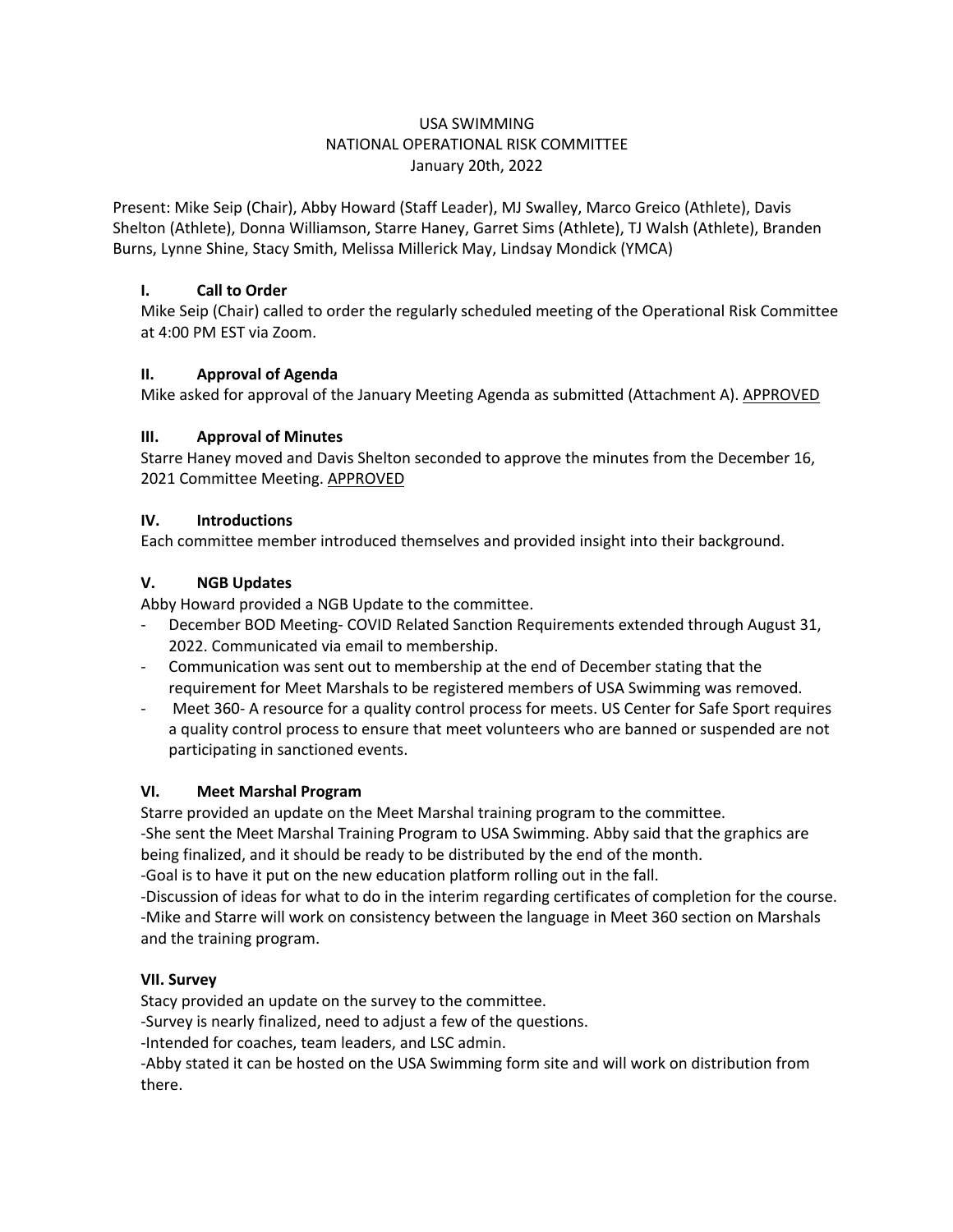## **VIII. Air Quality**

Donna reported the subcommittee will regroup to start off the new year and devise a plan on how to move forward. Will report next meeting.

### **IX. Website**

Davis provided an update on the Op Risk website page on the USA Swimming website. The page currently hosts all of the information requested to be there. If you see something missing, notify Davis via email.

### **X. LSC Operational Risk Contacts**

Mary Jo asked the committee to send her updates after hearing back from assigned LSC Op Risk chairs (contacts). Assigned LSC contact list will be revised to include new committee members.

### **XI. Certifications**

Marco provided an update on CPR and STSC Certifications to the committee (Attachment B). -Informed the committee of a communication sent after the December Meeting that stated, that the AHA ACLS Course is not being added to the Approved Certification List. - Presented the committee with a preview of comprehensive PDF of Approved Certifications.

### **XII. Racing Start Certification**

Lynne provided an update on the Racing Start Certification working group to the committee. -She will schedule a meeting with the subcommittee to figure out plans on how to move forward. -Waiting to hear back from Dan on the possibility of having racing starts included on the new coaching education platform.

#### **XIV. Hypoxic Blackout**

An update was provided on the Hypoxic Blackout working group.

-The Red Cross has submitted minor word edits to the document.

-The changes were reviewed by USA Swimming Sports Medicine (Keenan).

-Still need final marketing checks from USA Swimming, the Red Cross and the YMCA. Then can work on distribution of the updated document.

#### **XV. Water Temperature**

Will have update after survey is executed.

#### **XVI. Adjournment**

The meeting was adjourned at 5:00PM EST. Next Meeting Scheduled for February 17<sup>th</sup>, 2022 at 4PM ET via Zoom.

Respectfully submitted, Marco Greico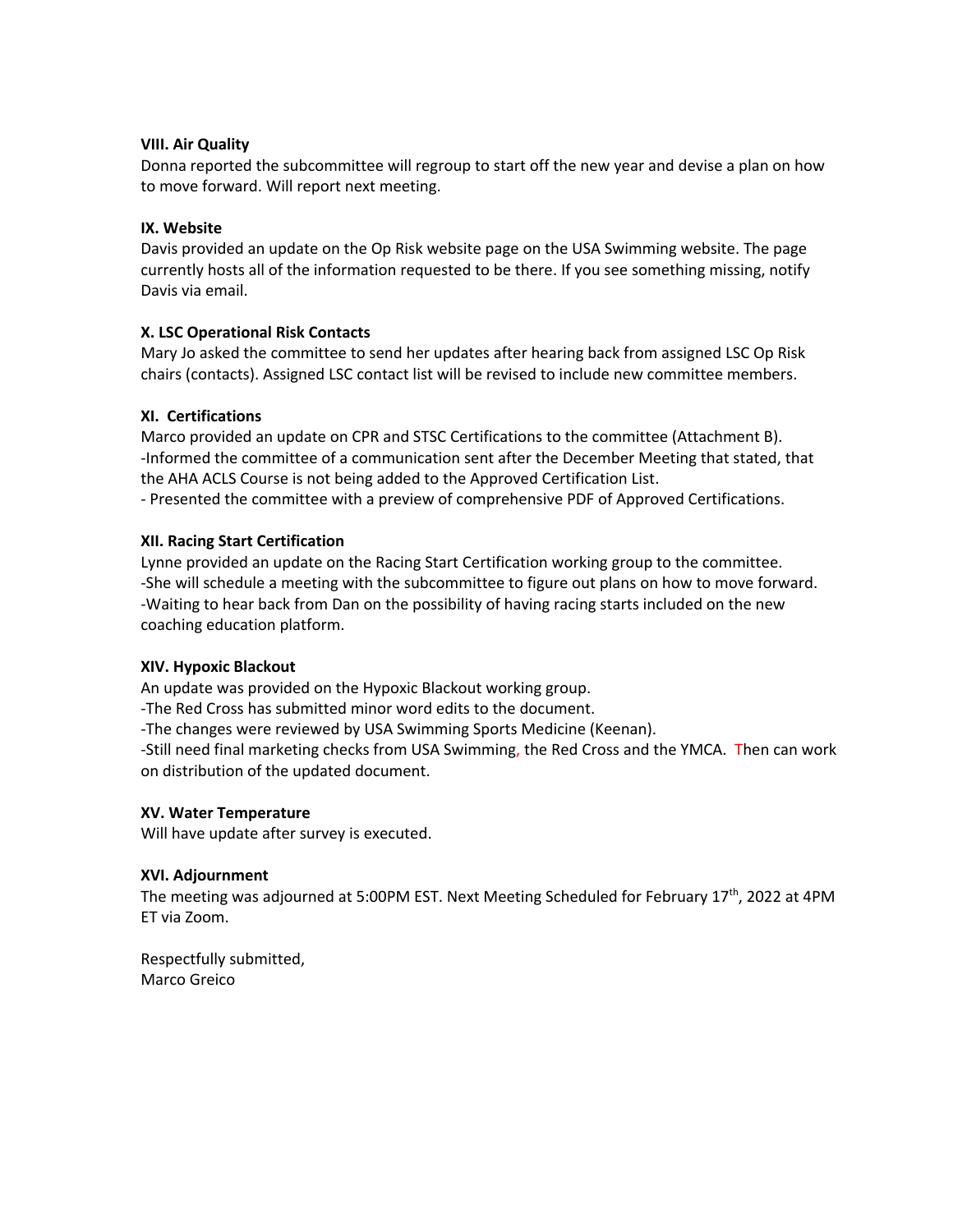#### **Attachment A-**



#### **Operational Risk Committee Meeting January 20, 2022** 4:00 PM EST via Zoom

USA Swimming Mission: USA Swimming is the National Governing Body for the sport of swimming. We administer competitive swimming in accordance with the Olympic & Amateur Sports Act. We provide programs and services for our members, supporters, affiliates and the interested public. We value these members of the swimming community, and the staff and volunteers who serve them. We are committed to excellence and the improvement of our sport. We are committed to providing a safe and positive environment for all members.

Committee Mission: To assist USA Swimming staff in proactively identifying risk areas and in the creation, development and implementation of policies, guidelines, educational resources, legislative proposals, and programs to manage operational risks within USA Swimming.

#### **USA Swimming Priority Results:**

- 1. USA Swimmers achieve sustained competitive success at the Olympic Games and other highlevel international competitions.
- 2. Members have and use resources for sustainable success.
- 3. There is growth in swimming participation and interest.
- 4. USA Swimming is recognized as the "Best in Class" National Governing Body.

#### **AGENDA**

**CALL TO ORDER ANNOUNCEMENTS APPROVAL OF AGENDA APPROVAL OF MINUTES (December) BUSINESS** 

- 1. Welcome new Committee Members/Committee Introductions
- 2. NGB updates from Abby
- 3. Meet Marshal Program Starre
- 4. Surveys Stacy
- 5. Air Quality Donna, Melissa, Stacy
- 6. Website Data Updates- Davis, Lynne
- 7. LSC Operational Risk Contacts Mary Jo
- 8. Certifications Marco
- 9. Racing Start Certifications Lynne, Marco, Davis, Mike, Dan
- 10. Hypoxic Blackout update/information sheet Mary Jo, Connie, Lindsay, **Starre**
- 11. Water Temperature Stacy, Marco & Russell
- 12. Other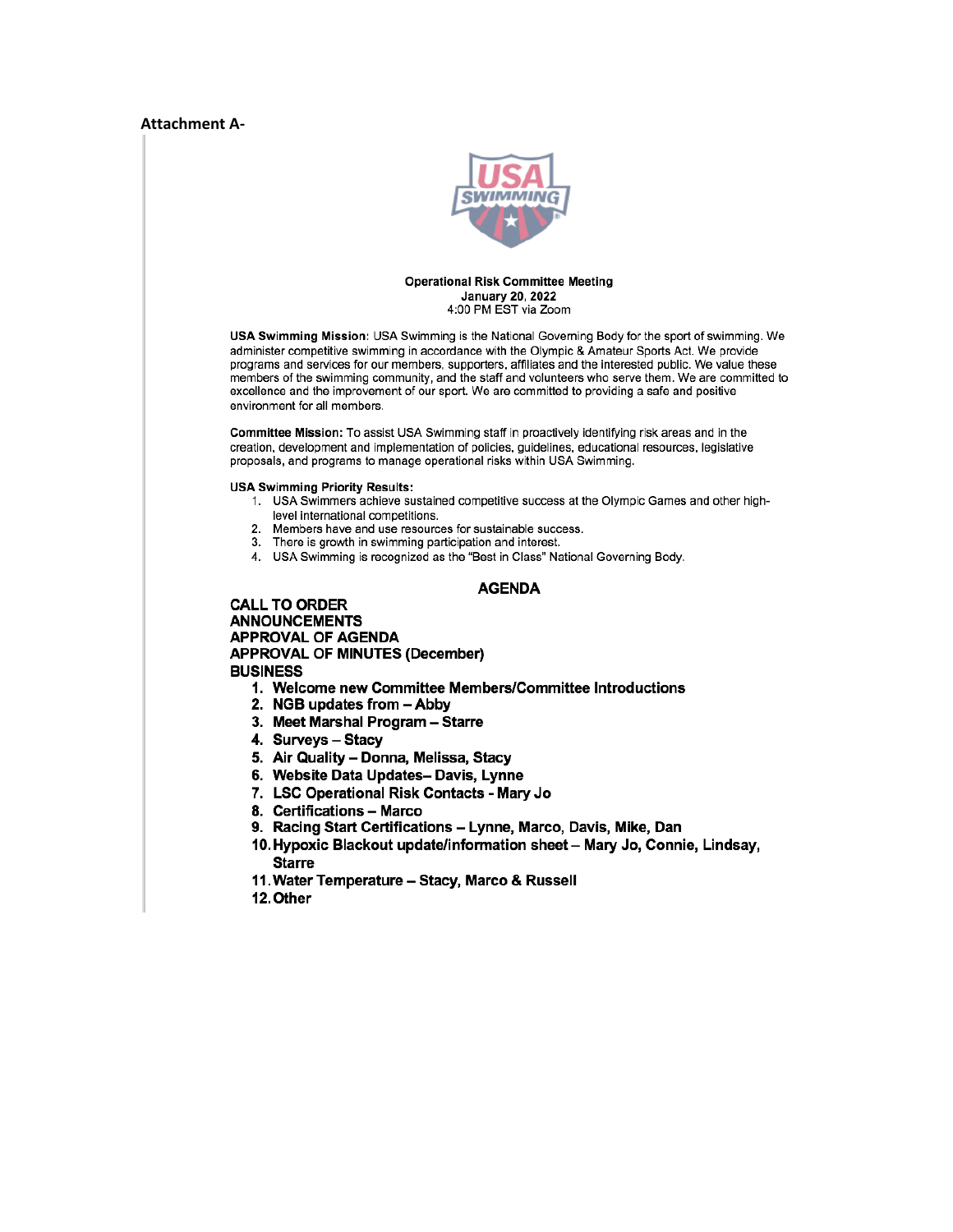

**Goals for 2021-22** 

- 1. Meet Marshal Program Development Starre, Mike, Davis
- 2. Water Temperature Stacy, Marco & Russell
- 3. Hypoxic Blackout update/information sheet Mary Jo, Connie, Lindsay, **Starre**
- 4. Racing Start Certifications Lynne, Marco, Davis, Mike, Dan
- 5. Air Quality Donna, Melissa, Stacy

Next Meeting: February 17, 2022 4:00 PM Adjournment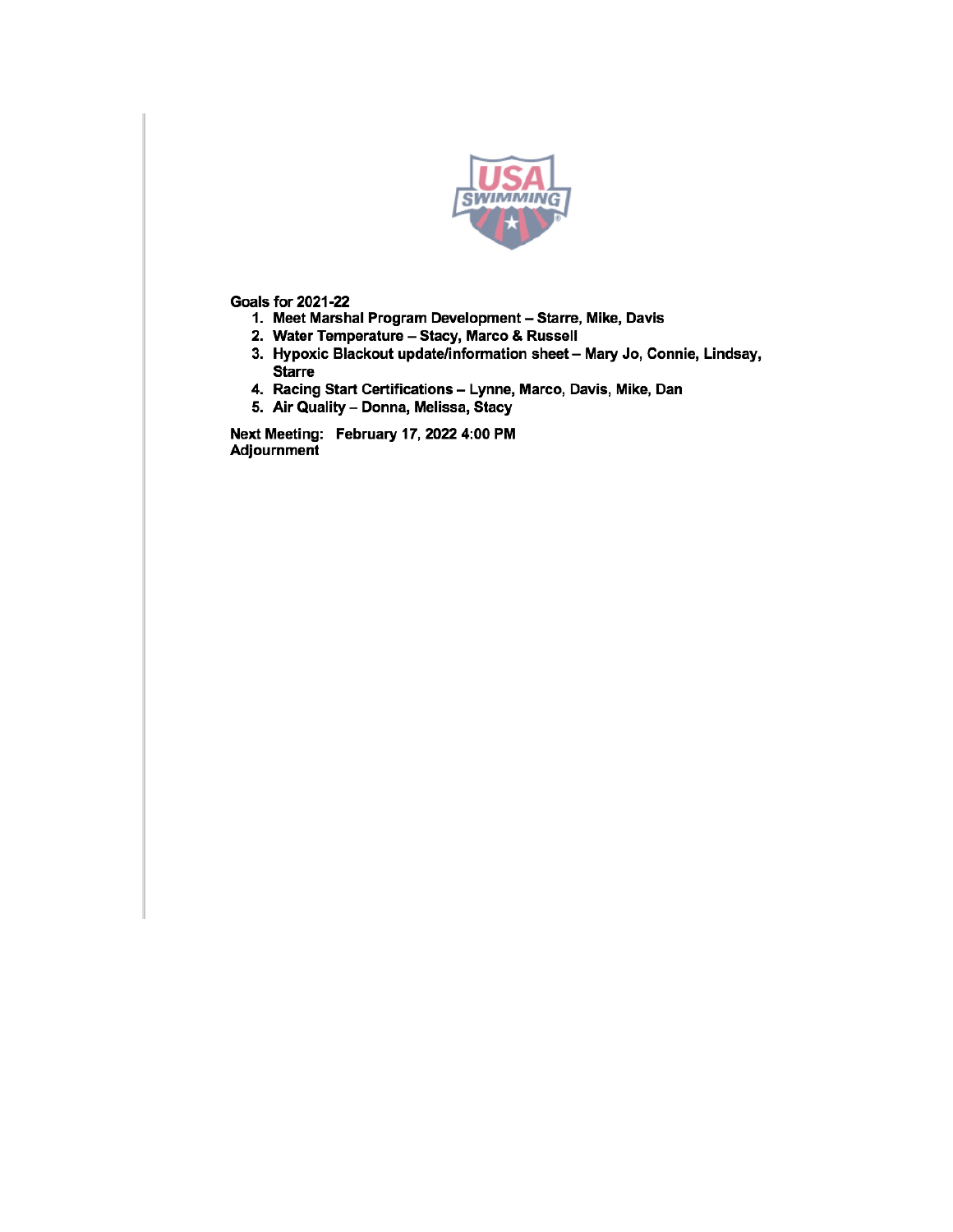## **Attachment B-**



Operational Risk Committee-Certification Report January 20th, 2021

# As of January 20th, 2022

CPR Expired: 675 CPR with No Date Listed: 975 CPR in Good Standing: 12,979 (88.8%) \*With No Date Listed included in the expired category- 1,650 (11.2%)

STSC In Water Expired: 712 STSC with No Date Listed: 1,025 STSC in Good Standing: 12,890 (88.2%) \*With No Date Listed included in the expired category- 1737 (11.8%)